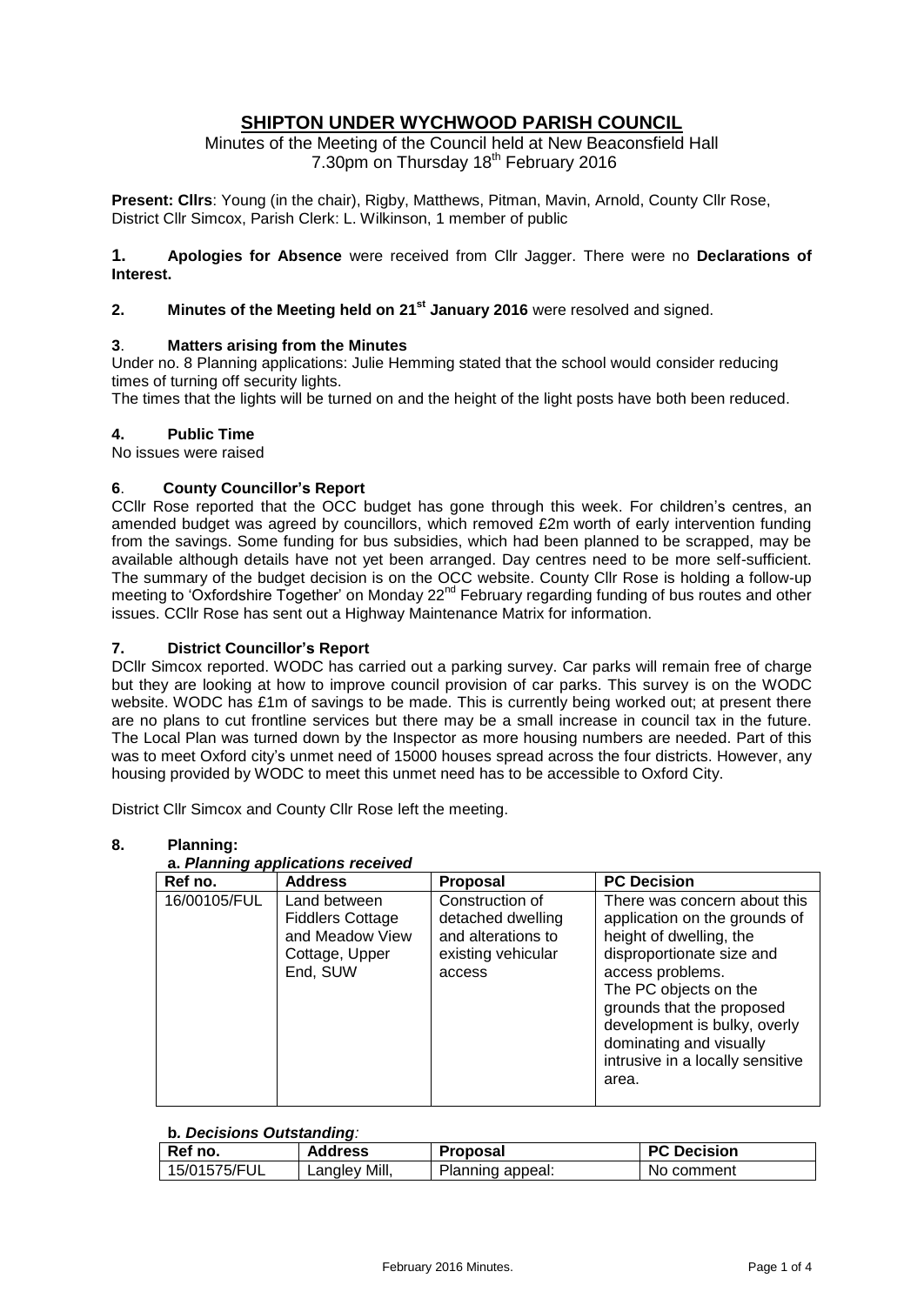|  | Shipton Rd,<br>Ascott-u-<br>Wychwood | Change of use of land from<br>agricultural to domestic<br>curtilage |  |
|--|--------------------------------------|---------------------------------------------------------------------|--|
|  |                                      |                                                                     |  |

#### . **c.** *Decisions made:*

| Ref no.      | <b>Address</b>                                              | <b>Proposal</b>                                                                                                                                                                                         | <b>Decision</b>                            |
|--------------|-------------------------------------------------------------|---------------------------------------------------------------------------------------------------------------------------------------------------------------------------------------------------------|--------------------------------------------|
| 15/04378/FUL | <b>Wychwood Primary</b><br>School, Milton Rd,<br><b>SUW</b> | Construction of a Multi-Use<br>Games Area for school and<br>community use including the<br>provision of floodlighting, all<br>within secure fencing<br>surround with gated access                       | PC-Noted<br>WODC - Approved                |
| 15/04202/FUL | Cricket Ground,<br>High St, SUW                             | Extending a cricket practice<br>net facility from 2 lanes to 3,<br>extending the length of the<br>lanes by 8 metres; extending<br>the surrounding steelwork<br>and netting safety 'cage'<br>accordingly | PC -No objection<br><b>WODC - Approved</b> |

## **d**. **Neighbourhood Plan**. Presentation from Miriam Owen

Miriam Owen gave a presentation on developing a Neighbourhood Plan and how the PC could work with Milton and/or Ascott. The benefits of developing a plan would be to have a say in where development goes in the village. There followed a discussion on the pros and cons of developing a Neighbourhood Plan. As they are devised by the community it was **resolve**d that this would be raised at the Annual Parish Meeting in April and the opinion of residents would be canvassed.

## **9. Environment**

- **a. Allotments**
	- **i.** Quarterly Report

Cllr Mavin reported that it is quiet at this time of year. Two allotments have been given up.

**ii.** To note a grant has been awarded by Tesco's for improvements to the allotments and to consider how to implement this.

Cllr Rigby reported. The grant will double the size of the community orchard, provide secure, dry storage, smooth the pathways and provide raised beds for access for disabled people. Shipton PC will receive a minimum of £8,000 but it could be £10,000 or £12,000 depending on how people vote in Tesco's shops between Saturday  $27<sup>th</sup>$  February and Sunday 6<sup>th</sup> March. The PC will be notified by the middle of March about the outcome of the voting and how much it will receive. A flyer has been produced to advertise this to Shipton residents. Cllr Rigby proposed to ask the list holders of village groups if the flyer can be circulated to their members. This was agreed.

There was a discussion on how the project could be managed. Several people with expertise in this area have been approached to help. Cllrs Mavin and Arnold will also be involved in the project team.

## **b. Volunteers**

## **i.** Annual Report

The full annual report will be presented by Gordon Gillett in April. Cllr Arnold reported that this quarter they have had had 30 attendees with 60 hours worked. The proposed work schedule includes Simons Lane, Diggers Wood, cleaning the road signs and the Wild Gardens.

**ii.** To consider request to buy tools for Volunteers

The volunteers need brooms. It was **resolved** to pay £26.50 for 5 brooms.

A refund for the Volunteer get together was received.

Litter pickers and strong black bags were requested for residents who have been picking up litter around the village. It was **resolved** to buy six litter pickers.

## **c. Burial Ground**

The agreement for the management of Shipton-under-Wychwood Burial Ground between the PC and PCC (Parochial Church Council) has been renewed for a further two years.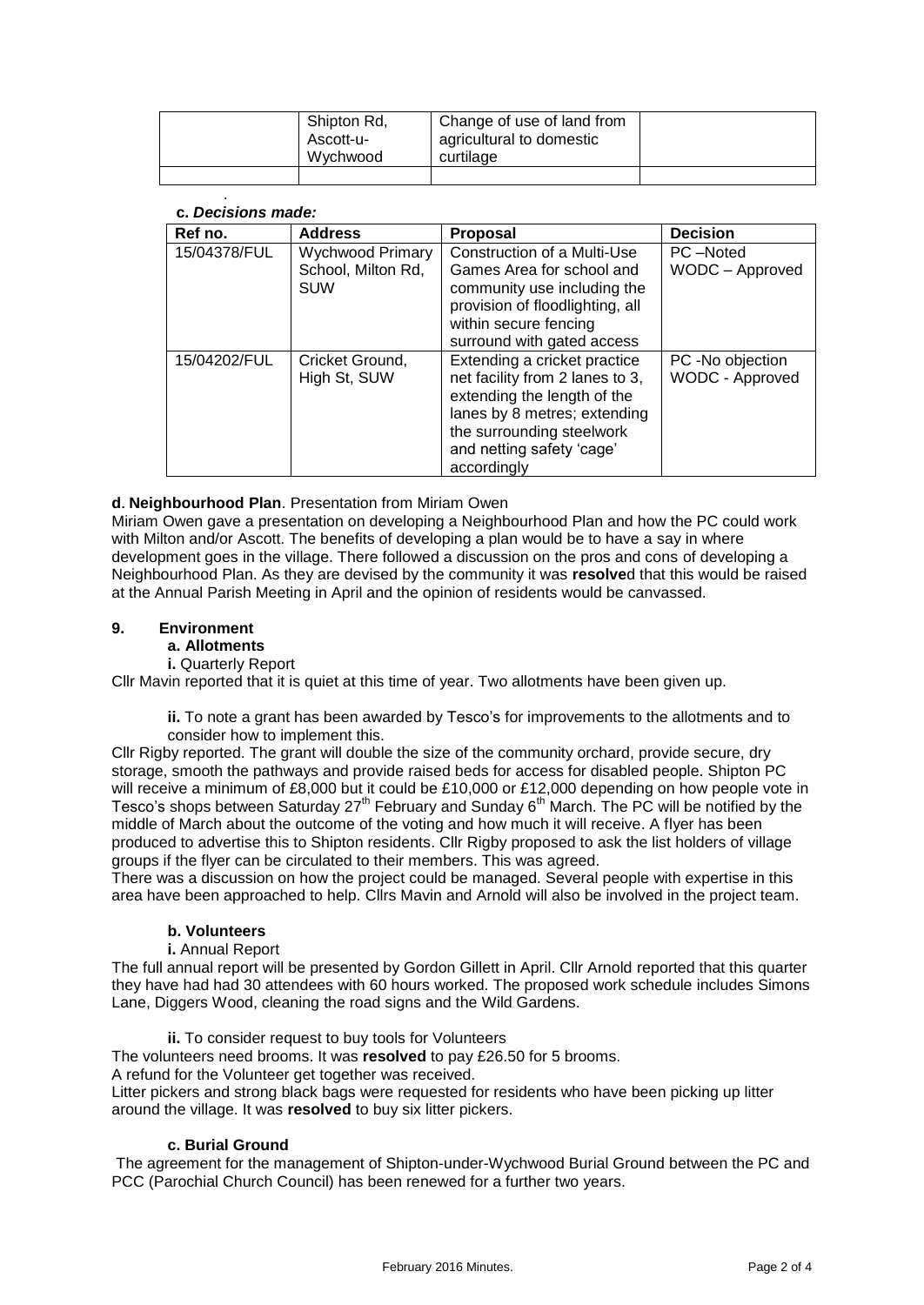# **10. Playground and School**

#### a. **Playground Quarterly Review**

A quotation has been received for the repair of the panels behind the basketball hoop for £320 plus VAT. It was **resolved** to proceed with the work.

#### **11. Civic and Community**

#### a. **Update on grant for generator from SSE**

This is ongoing.

#### **12. Highways and Transport a. Update on A361/Upper End**

OCC has agreed to provide reflective bollards on the corner of the A361/Upper End to highlight the nature of the bend. Cllr Young will follow up the request to find out about the camber of the road. A parking issue has arisen on the village green where cars were parked on the grass during a church event. This will be raised at the Annual Parish Meeting and put in the newsletter.

## **13. Communication**

#### **a. To consider items for the newsletter**

The next newsletter is to be produced by the end of March. A list of topics was proposed. Councillors to send their articles to Cllr Matthews by the next PC meeting. Cllr Matthews will then collate them and produce the newsletter.

The Wychwood Magazine has requested an article on key issues for the PC. Clerk to send this.

#### **14. Financial and Administrative Matters**

#### **a**. **Payments were authorised and cheques signed as follows:-**

| i. Lisa Wilkinson               | Clerk's Salary and Expenses January 2016    | £478.18 |
|---------------------------------|---------------------------------------------|---------|
| ii. Shipton R.F. & V.H. Charity | Hire of committee room for PC meetings      | £194.40 |
| iii. Treetech                   | High Priority Works as per 2015 Tree Survey | £312.00 |
| iv. OALC                        | New Councillor training                     | £78     |
| v. Bartha Pitman                | Mileage claim for Internal audit training   | £21.62  |

#### **b**. **Payments received:**

| <b>HMRC</b><br>£557.88<br>$^{\prime}$<br>Quarter<br>repayment |
|---------------------------------------------------------------|
|---------------------------------------------------------------|

**c**. To consider a pension for Auto-enrolment for the clerk

Cllr Pitman reported on the findings of her research into auto–enrolment. It was **resolved** that autoenrolment would be accepted and early enrolment along with the relevant contributions would be discussed by the Chairman and Vice Chairman with the clerk as part of her annual assessment. Of the three pension providers researched it was resolved to enrol with NEST. The PC will be advised of the Chairman and Vice Chairman's recommendation in April.

**d**. To consider a list of invitees to the Annual Parish Meeting Clerk to invite the same people/organisations as were invited last year.

**e**. To consider changes to audit arrangements for smaller councils

The Local Audit and Accountability Act 2014 closed the Audit Commission on 31<sup>st</sup> March 2015. Responsibility for appointing auditors and setting audit fees transferred to a new company Public Sector Audit Appointments Ltd. From the beginning of the financial year 2017-8 smaller authorities are responsible for appointing their own external auditor. Each council can choose to have an auditor appointed for it by the new sector led body or they can choose to appoint their own auditor. The advice from OALC is to opt in to this new sector led body. It was **resolve**d to opt in.

**f**. Barry Way has been appointed as Internal Auditor for the 2015-16 financial year.

**g**. To consider appointing an Internal Checker for financial arrangements